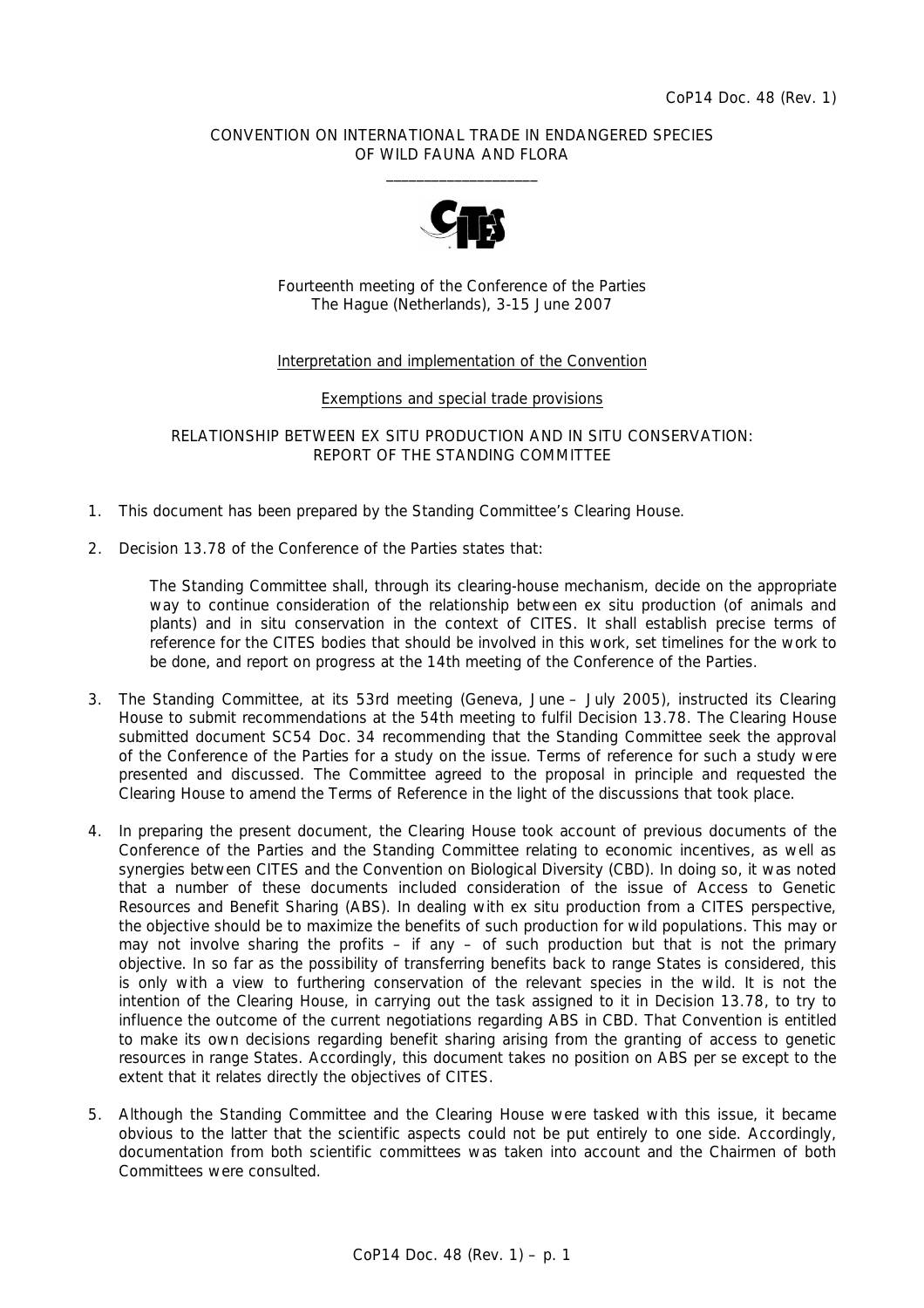- 6. The Clearing House has taken account of the documentation submitted to the Animals Committee detailing case studies with regard to *ex situ* production. While this documentation was useful, it was very difficult to draw general conclusions. Nearly all of the case studies were submitted by the World Association of Zoos and Aquariums and there was no means of verifying whether or not they were representative. In fact, the documentation highlighted one of the chief difficulties that pertains to this issue, namely that the arguments advanced by the various interest groups are anecdotal or else are based on assumptions that may be plausible but are difficult to verify. It seems unlikely that any further wisdom can be gleaned at this stage from case studies that are submitted voluntarily. That is not to say that case studies are not important but a more strategic view of the issue is required before they can be considered in context.
- 7. Earlier documentation (in particular, document PC14 Doc. 15) also looked at the issue of production systems and source codes. However, although it is important, it merits consideration in a separate context and is more appropriate to the scientific committees. That is not to say that all *ex situ* systems are equal in terms of their risks and benefits for wild populations. However, the Clearing House has been assigned responsibility for this issue in response to perceived problems with *ex situ* production *per se* that the scientific committees were unable to resolve fully.

# Benefits of *ex situ* production

- 8. Consideration of the balance of benefits and risks associated with *ex situ* production is crucial to any outcome on this issue. The most frequently cited benefit, and the one used to justify lighter procedures in CITES for specimens derived from such production, is that it relieves pressure on wild populations. This is an assumption that was effectively written into the Convention at the outset (although it is not always clear to what extent it is really the case – see below). There are certainly many taxa for which the bulk commercial trade is predominantly in artificially-produced specimens (crocodilians and orchids for example). Otherwise, the probability is that this assumption is more likely to be true for specimens of modest value.
- 9. Another benefit that is sometimes cited is the possibility that *ex situ* production can provide a source of founder stock for re-introduction of the species to suitable habitat from which it had been lost. Such production can also be a source of breeding stock to re-vitalize depleted populations with a reduced gene pool. However, in order for this to hold true, the gene pool of the relevant *ex situ* population must be sufficient for restocking or re-introduction purposes, as in the case of official zoo breeding programmes that manage populations cooperatively. *Ex situ* production that is not specifically managed for re-introduction or re-stocking purposes (including most commercial breeding and sale of surplus by hobbyists) would not normally provide an adequate gene pool.
- 10. Properly managed *ex situ* facilities that are re-stocked in a regulated and sustainable fashion can add value to the wild harvest and thus enhance the economic incentives to conserve the habitat, especially where it would be difficult to meet demand entirely from wild specimens. Butterfly ranching in Papua New Guinea is an example; there is a demand for these specimens in *ex situ* butterfly exhibits all over the world. The butterfly ranches serve to conserve and even improve the habitat (because these butterflies represent financial value), and thus are beneficial for the survival of these species. Crocodile ranching often achieves the same goal although, since it is practiced across a range of species and countries, the benefits are variable by species and country. In other words, sustainable use of *in situ* populations may contribute to *in situ* conservation.
- 11. The benefits for *in situ* conservation of observations and research carried out on *ex situ* specimens should also be noted. Such specimens can provide a wealth of information on the behaviour, genetics, husbandry and veterinary requirements of such species, much of which can be applied to *in situ* populations. In addition, the continued development of breeding and propagation skills makes it ever easier to breed or propagate vulnerable taxa where this was difficult in the past.
- 12. Last, but by no means least, is the issue raised by Mexico in document CoP13 Doc. 56.3.2, namely the potential for transfer of some benefit back to range States for *in situ* conservation work. At present, this is largely a potential rather than an actual benefit in most cases.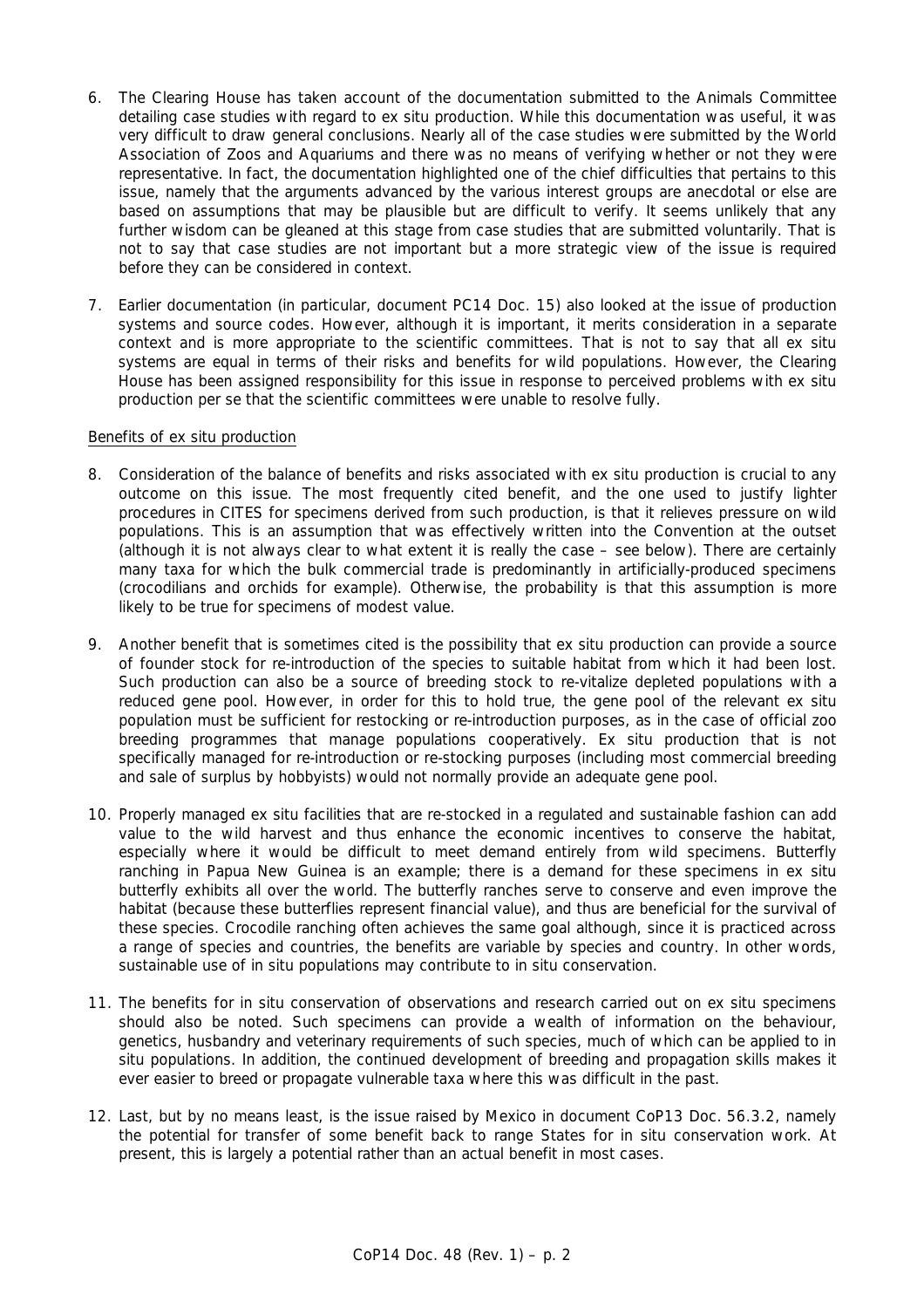### Risks of *ex situ* production

- 13. One risk has already been noted, namely that the existence or purported existence of breeding facilities can facilitate the laundering of specimens taken illegally from the wild. For highly desirable species with high market value, the existence of a legitimate source of *ex situ* specimens can act as an incentive for illegal trade (through laundering of wild-caught specimens) unless the scale of *ex situ* production is such that it can meet demand. The fact, for instance, that under Resolution Conf. 12.5 (Conservation of and trade in tigers and other Appendix-I Asian big cat species), trade in tiger parts and derivatives even from captive-bred specimens is discouraged demonstrates the concern that this risk can outweigh any conservation benefits.
- 14. The trade in Australian cockatoo species also illustrates this problem. Here there is some evidence that the demand, which could not be met entirely from *bona fide* captive breeding facilities, stimulated systematic smuggling of eggs from that country. It is difficult to assess how frequently this arises but it is an undoubted risk of threatening the species. In the European Union, Scientific Authorities have frequently encountered dubious claims of captive breeding and this is likely to be encouraged by the belief that such claims will secure an easier passage for the specimens concerned. Nevertheless, it is not clear to what extent such fraud arises because there are really insufficient specimens available from the wild. In some cases it may arise in response to stricter measures on the part of importing or exporting countries that are intended to eliminate or greatly reduce trade in live wild specimens *per se*. It is not the purpose of this document to open a debate on such stricter measures. Suffice it to say that they are undermined if the existence of a legitimate supply of *ex situ* specimens facilitates the laundering of specimens derived *in situ*.
- 15. Another frequently cited risk is that bulk *ex situ* production can 'undercut' sustainable harvest from the wild and thus remove the main incentive for communities to conserve the species in its habitat. Again, examples have been cited at previous Animals Committee meetings (AC19 for example) and it is undoubtedly a perceived issue for some range States but the extent of this phenomenon is unclear.
- 16. A third risk is that specimens held in breeding or propagation facilities may escape and become invasive or at least become a source of genetic pollution.

#### Economic aspects

- 17. In previous discussions these were the most contentious aspects and they draw in many of the considerations discussed above. Although the stated intention of this document is to remain neutral on ABS issues *per se*, there are a number of economic or quasi-economic factors that could impact on the achievement of CITES objectives and these need to be addressed. The most pressing questions are the following.
- 18. What magnitude of profit is being generated by *ex situ* production?
	- Clearly, in some cases it is substantial. But, taken across the board, it is unclear whether there really is a large untapped resource that could be harnessed for *in situ* conservation purposes. Or are we going to find that, behind the few headline cases where *ex situ* production is generating large profits (in the horticultural, perfume and pharmaceutical industries for example), there are numerous other cases where these are marginal, e.g. hobbyists simply disposing of surplus stock? Some *ex situ* production – such as conservation-oriented breeding programmes – could even be loss-making in economic terms. In the United States of America, a zoo-based loan programme for giant pandas (regulated by the U.S. Fish and Wildlife Service) returns millions of dollars annually to China for conservation work directly related to the species in the wild, while specifically prohibiting participating zoos in the United States from making a financial profit on the loan of the animals.
- 19. In so far as the production is not profitable, to what extent is it balanced out by some of the nonfinancial benefits referred to above?
	- Non-financial benefits would include the provision of stock for re-introductions, transfer of veterinary and behavioural knowledge, etc.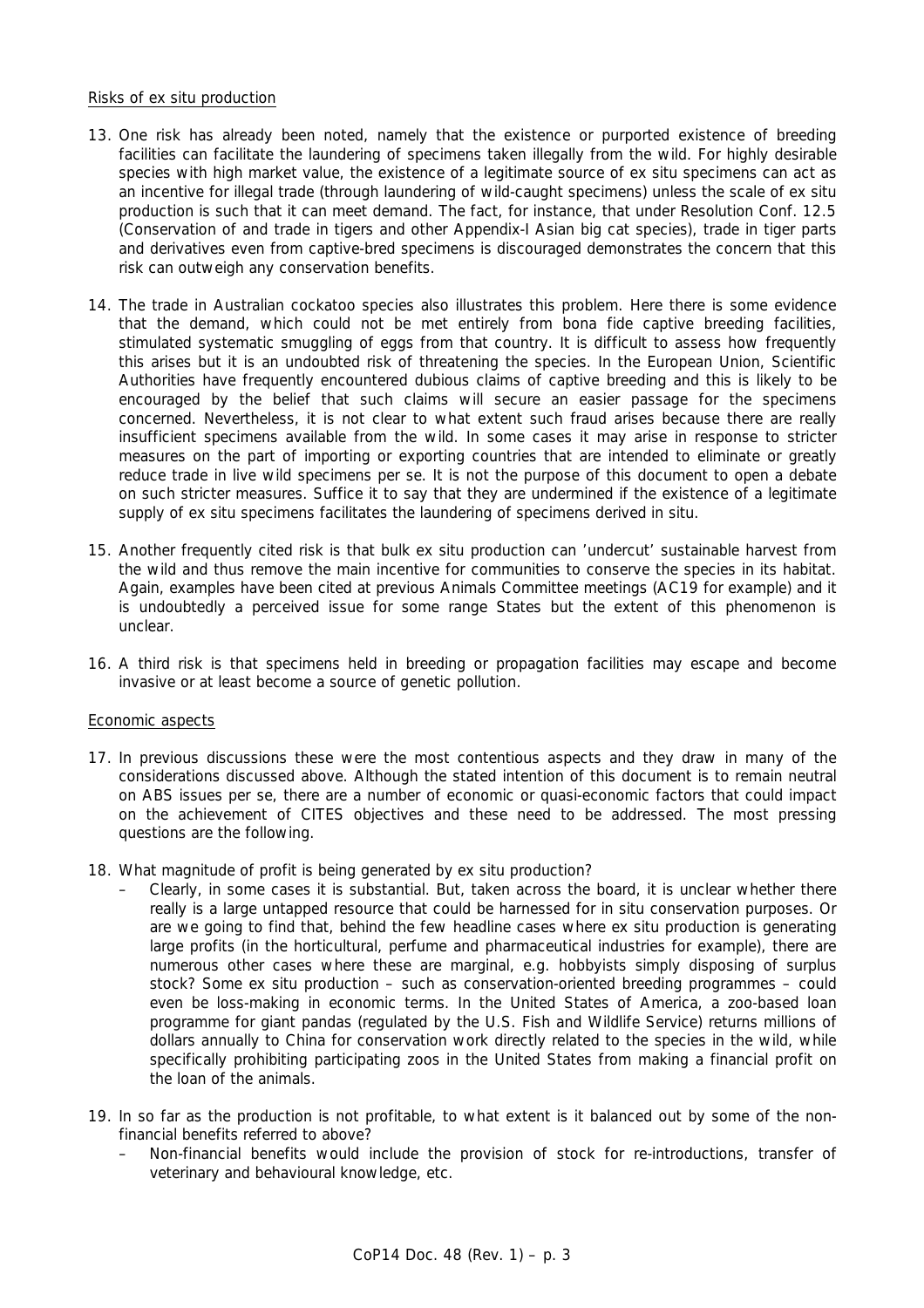- 20. Why is it that so many large-scale *ex situ* production systems (with the possible exception of those for crocodilians) are not located in the relevant range States but instead are found in industrialized countries?
	- For example, why are there so many commercial parrot-breeding facilities in Europe and the United States, as compared to the number in Africa, Asia or Latin America? Why is it that so much of the industrial-scale production of succulent plants is located in Europe rather than in the range States? Is there scope for transferring some of the skills and expertise back to those countries? Are there circumstances in which the CITES provisions on captive breeding and registration are acting as a barrier to conservation-oriented *ex situ* production in these countries? In this regard, the Conference of the Parties at its 13th meeting (Bangkok, 2004) took the decision to extend slightly the definition of 'artificially propagated' to facilitate trade in *ex situ*produced, long-lived species in range States. Are there other instances under which such proportionate easements could be considered?
- 21. To what extent are range States, which might have a claim to any transfer of benefits, seeking to ensure that benefits from *ex situ* operations within their territory are being harnessed for *in situ* work?
	- On the one hand, if this is happening, perhaps we could learn from their experience. We might equally find that the reason there has not been success to date is that such mechanisms could place such production facilities within range States at a competitive disadvantage. On the other hand, it would be unrealistic to expect support for any mechanism – even a voluntary one – for transfer of benefits from non-range States if range States themselves are not willing to apply similar measures within their own territory.
- 22. Related to this, are there other cases involving harnessing of economic benefits for conservation that we can learn from?
	- The most obvious one would probably be the experience gained through managed trophy hunts.

# Recommendation

- 23. It is recommended that Conference of the Parties approve the undertaking of an independent study on this issue. The terms of reference for this study are set out in the Annex to the present document. They have been revised in response to comments made during the discussions at the 54th meeting of the Standing Committee.
- 24. If the Conference of the Parties approves this proposal, the cost could be met from the Trust Fund. In the process for the selection of the consultant to carry out the study, the Secretariat should consult the Chairman of the Standing Committee, who should consult the Clearing House. The consultant selected should be the person or body recommended by the Chairman unless this is not possible under the rules of the United Nations.
- 25. The study should be undertaken in sufficient time for the matter to be brought back to the Chairmen of the Animals and Plants Committees so that they may offer comments and, if they see fit, bring it to the attention of those Committees. It should then be presented to the Standing Committee with those comments – and any comments from the Secretariat. The Standing Committee can then prepare recommendations for consideration at the 15th meeting of the Conference of the Parties (CoP15).

# COMMENTS FROM THE SECRETARIAT

- A. The subject of the relationship between *ex situ* production (or breeding) and *in situ* conservation has been the subject of five Decisions of the Conference of the Parties.
- B. At CoP11, in Decision 11.102, the Animals Committee was instructed to examine this relationship and to identify ways in which registered *ex situ* breeding operations could contribute to enhancing the recovery or conservation of the species in the countries of origin, and to report at CoP12.
- C. At CoP12, in Decision 11.102 (Rev. CoP12), as the Animals Committee had made no progress it was instructed to continue its examination of this issue, in collaboration with various organizations, and to report at CoP13. At the same time, the Animals Committee was instructed, in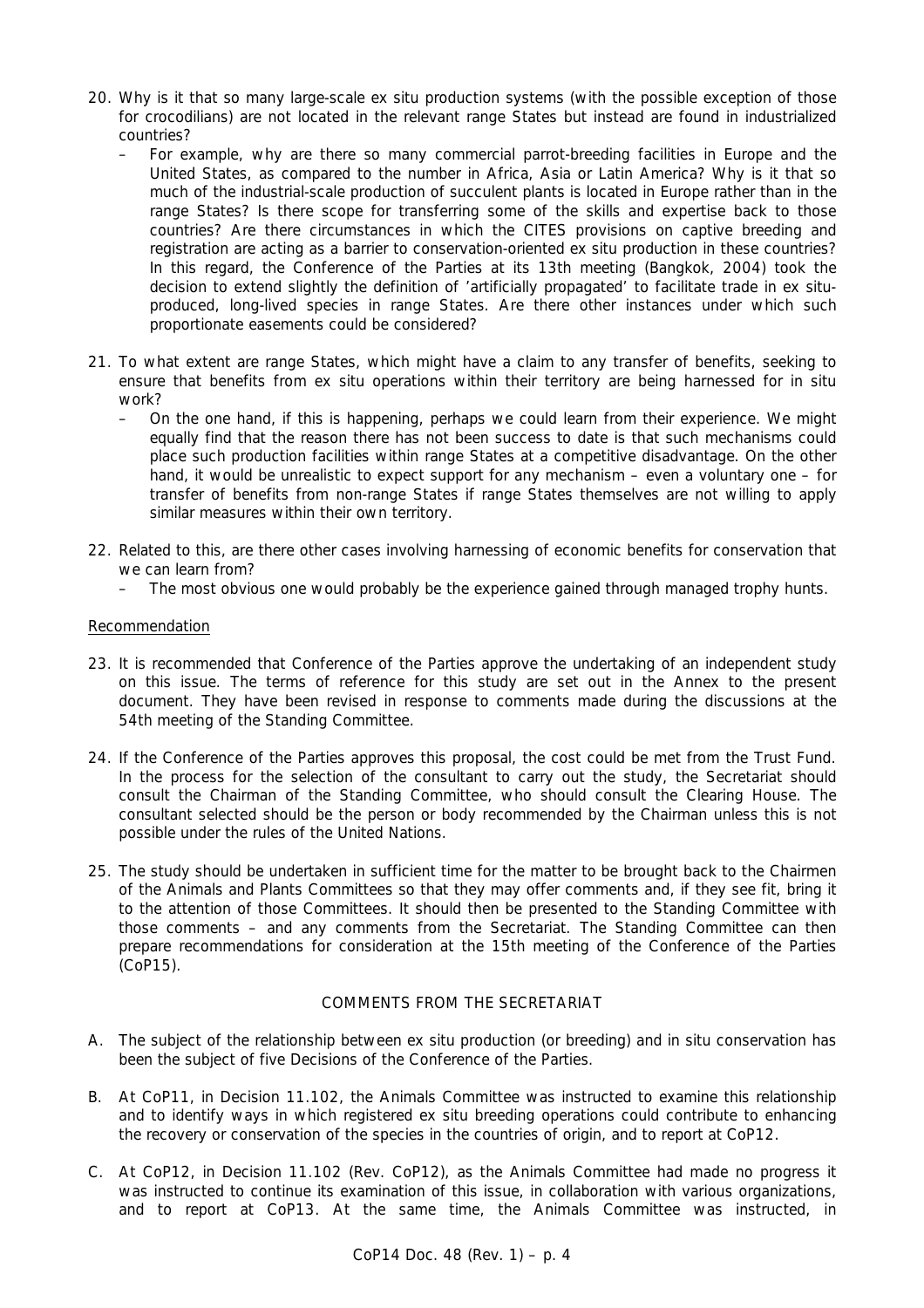Decision 12.78, to study how commercial captive breeding of Appendix-I species and the registration of breeding operations contributes to conservation of these species. Moreover, in Decision 12.11, a related instruction was given to the Plants Committee, to analyse the relationship between in situ conservation and ex situ production of plants.

- D. At CoP13, the Animals Committee reported that, for a variety of reasons, it had been unable to reach any meaningful conclusions after several years of work on this subject. The Plants Committee also reported that it could not reach any decision. The Conference consequently adopted Decision 13.78 (see paragraph 2 of the present document) instructing the Standing Committee, through its Clearing House, to establish precise terms of reference for the CITES bodies that should consider this issue.
- E. The result, in the present document is a proposal to conduct a further study of the subject, at a probable cost in excess of USD 25,000 (assuming a desk-based study of about two months).
- F. The Secretariat believes that, although such a study would undoubtedly produce interesting results, the Conference of the Parties has really not clarified what is its aim with respect to the consideration of this issue. It therefore recommends that the Conference first determine its purpose in continuing discussion of the subject. When that is clear, it will be easier to decide on the appropriate steps to achieve the aim.